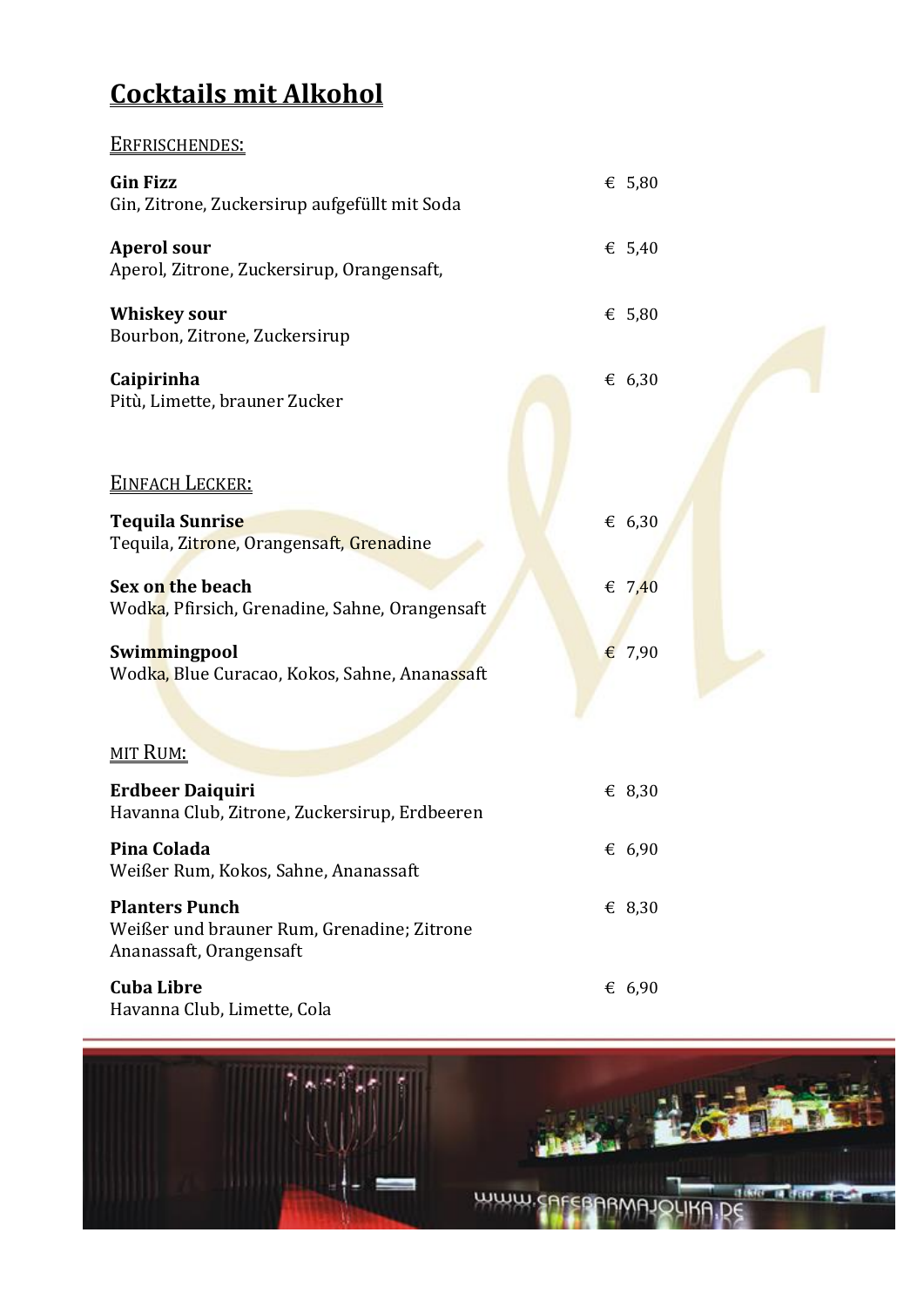## **Cocktails mit Alkohol**

#### NICHTS FÜR SCHWACHE GEMÜTER:

**Mai Thai**  $\epsilon$  8,90 Rum 73 %, Jamaica Rum, Apricot Brandy; Mandarinensirup, Limettensirup

| Long Island Ice Tea<br>Gin, Bacardi, Wodka, Jamaica Rum, Tequila<br>Triple Sec, Grenadine, Zitrone, Cola | € $9,90$        |  |
|----------------------------------------------------------------------------------------------------------|-----------------|--|
| <b>CREMIG LECKER:</b>                                                                                    |                 |  |
| <b>Alexander</b><br>Brandy, Creme de Cacao, Sahne                                                        | € 4,40          |  |
| <b>White Russian</b><br>Wodka, Kahlua, Milch                                                             | € 4,20          |  |
| <b>B</b> 52<br>Baileys, Kahlua, Rum 73 %                                                                 | $\epsilon$ 4,20 |  |